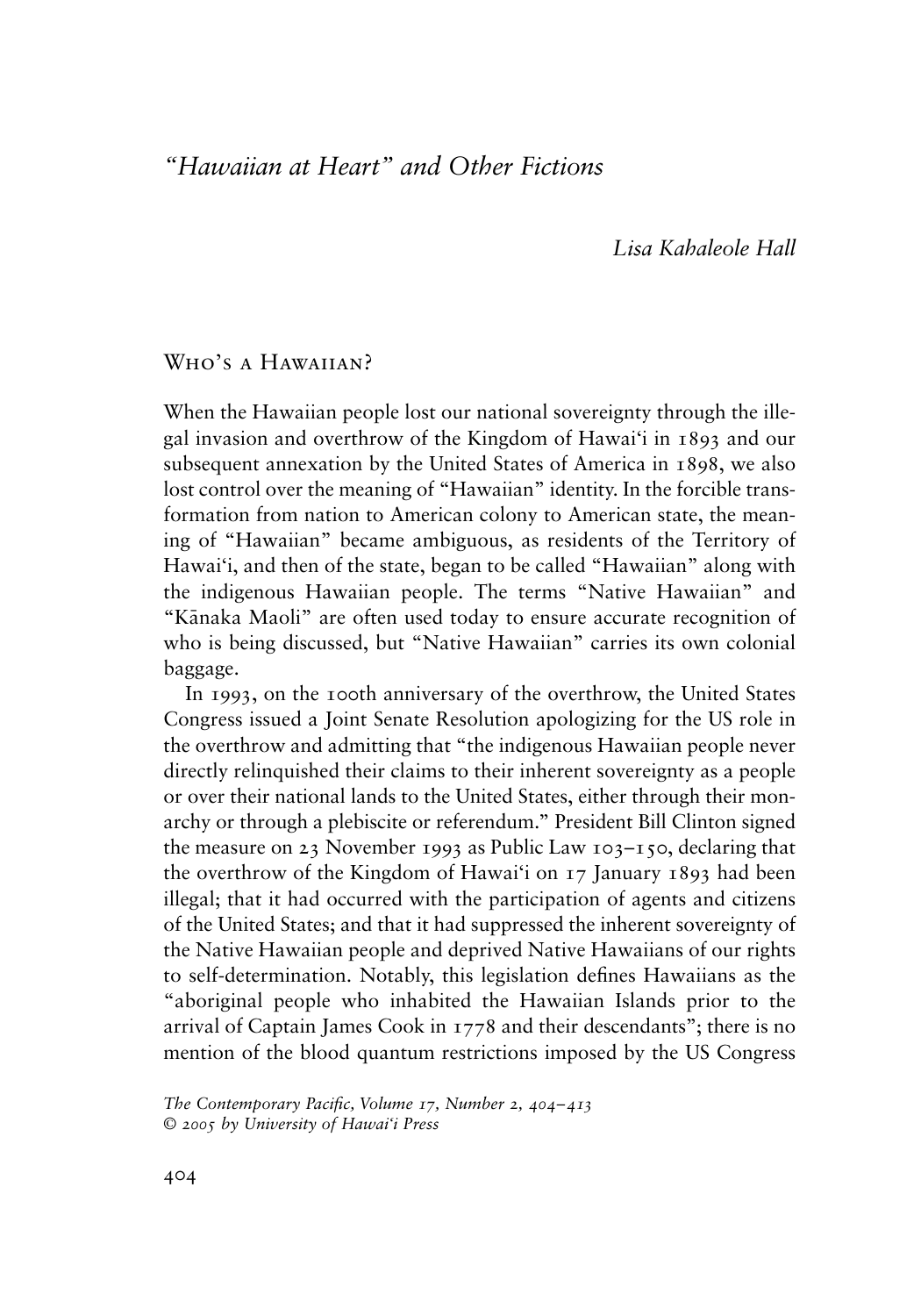of the 1920s in defining Native Hawaiians as only those with 50 percent or more Native Hawaiian ancestry.

The strength of American ideas about "race" and "blood" is problematic for the indigenous conception of Hawaiian identity because these worldviews are not compatible. The blood quantum ideology underlying the 1920s US Congress definition of "Native Hawaiian" was imported from US misdealings with American Indians. Historically, whenever there has been a discussion of "blood" in the United States, the issue of property is somewhere in the picture, whether Indians' and Hawaiians' land rights and sovereignty entitlements are being restricted on the basis of "too little" blood, or African Americans are being defined as property on the basis of "too much" blood (the famous "one-drop" rule of black identity). J Këhaulani Kauanui has written at length about the congressional machinations surrounding the creation of legal definitions of Hawaiian identity and its concomitant entitlements.<sup>1</sup>

The indigenous conception of Hawaiian identity is very different. Hawaiian identity lies in a genealogical relationship to 'aumakua (ancestral spirit), 'äina (the land), and känaka (other Hawaiians). Hawaiians are linked through 'aumäkua, ancestral spirits, and through mäkua, our parents. Hawaiians have a responsibility to mälama the 'äina (care for the land), and the land thus cares for us. Our genealogies explain our relations to other Hawaiians and—most importantly—where we came from. Though these elements may be interpreted differently, with them we are Hawaiian no matter what *else* we might be. Without these elements, there are no Hawaiians. Concepts such as "part" and "full," 50 percent, or more and less than 50 percent, are colonial constructions that threaten to divide Hawaiians from each other.2

The (illegal) incorporation of Hawai'i as the fiftieth of the United States in 1959 brought more mainstream US attention to the islands, but Hawai'i and Hawaiians remained exotic unknowns. Tourism and entertainment have been the vectors of information exchange between the islands and the continent. The history of Hawai'i and its colonization remains unfamiliar to most non-Hawaiians. The curriculum of the US educational system does not generally include a discussion of the US imperial past or present. Even attempts at counter-hegemonic education, such as the ethnic studies movement in the United States, rarely if ever examine in detail the colonization of Hawai'i, Puerto Rico, Guam, and "American" Sämoa, or consider their central relation to the histories of slavery and Indian genocide, which are more commonly explored. Authors of high school social stud-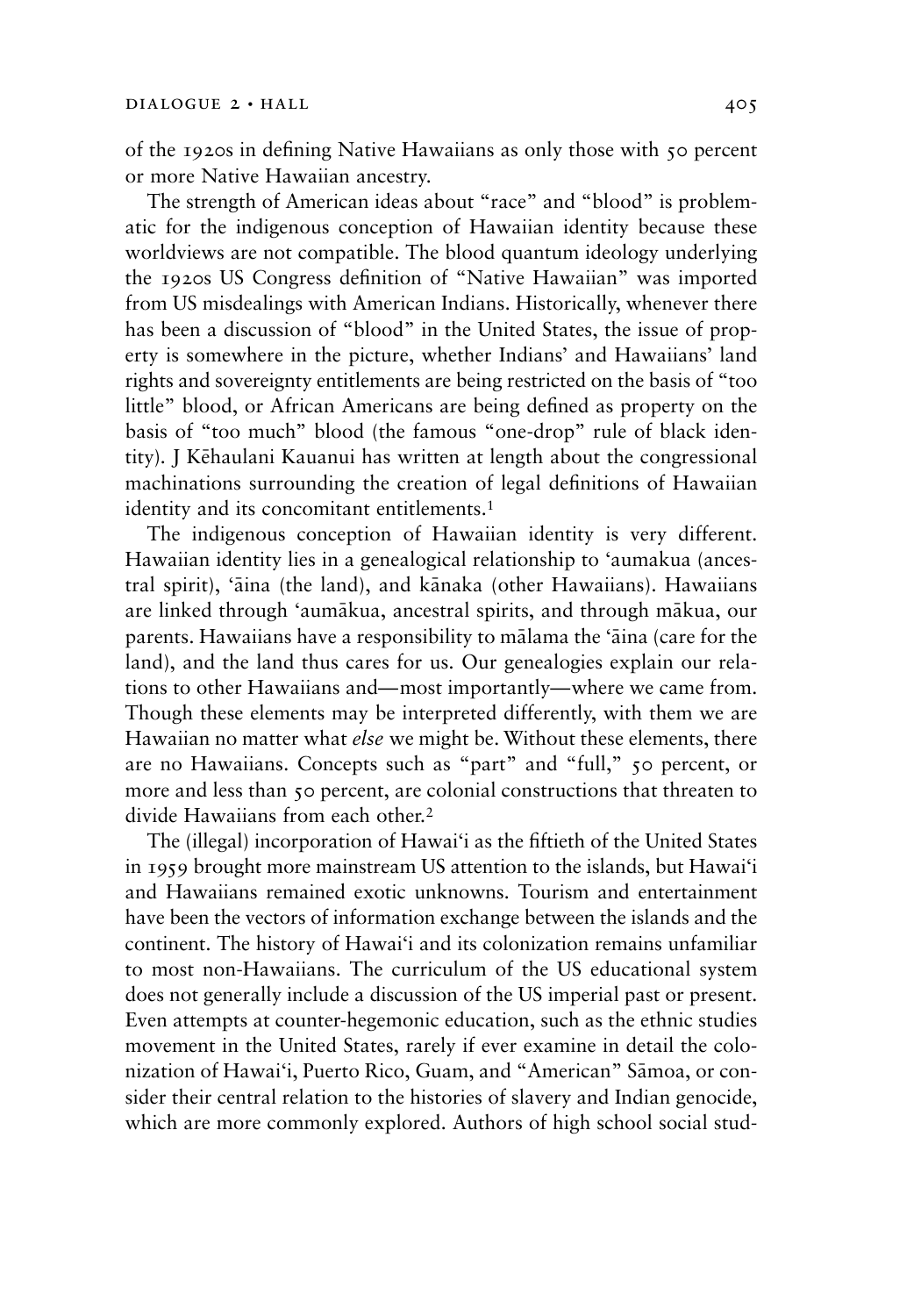ies textbooks remain content to tell a story of the happy fiftieth state, whose diverse peoples are full of aloha, engaged in tourism, and growing pineapples. US residents' mainstream cultural exposure to images of Hawai'i and its residents has largely been limited to travel brochures and tv shows like *Hawaii 5-0* and *Magnum P.I.* in the 1970s and 80s, and *Survivor* today. Cable programming on *Nick at Nite* has introduced a whole new generation to the "secret kahuna curse" raised when the *Brady Bunch* went to Hawai'i.

# LOCAL VERSUS HAWAIIAN

The most widespread American mythology about contemporary and historical Hawai'i revolves around the vision of the melting pot, a multicultural paradise where elements from every group combine into a rich whole that all can share. What is true is the complexity and strength of a "local" identity forged in shared (though not identical) oppression in the plantation work economy by immigrants from a number of cultures and countries including Japan, Puerto Rico, Scotland, China, Germany, Portugal, and more.

The pleasure of this vision erases a violent, coercive, and tragic history. The multiplicity of races and cultures in contemporary Hawai'i was born in the deliberate attempt by plantation owners to divide and conquer their workforce. Differences in language and culture were meant to prevent cross-racial organizing and solidarity among workers. This multiplicity of culture was also built on the bones of dead Hawaiians. By the most conservative estimates, the importation of diseases from Cook's men and all the westerners who followed killed 90 percent of the Native Hawaiian population within a hundred years. The population collapse, from 300,000–800,000 Hawaiians in 1778 to fewer than 40,000 in the 1890s, created a gaping emptiness that was filled with non-Hawaiian immigrants (Stannard 1989).

Before the widespread renaissance of Hawaiian culture and identity, "local" and "Hawaiian" were often used interchangeably, or to be more accurate, "local" stood in for "Hawaiian," and "Hawaiian" disappeared. Hawaiian media producer and activist Paul Kealoha Blake recalled that in his childhood in 1950s Kailua, the name "Hawaiian" only appeared in relation to crime, violence, and poverty (pers comm, March 1993). Local culture is firmly grounded in key indigenous elements—Hawaiian culture's inclusivity and openness to innovation and change; the structure of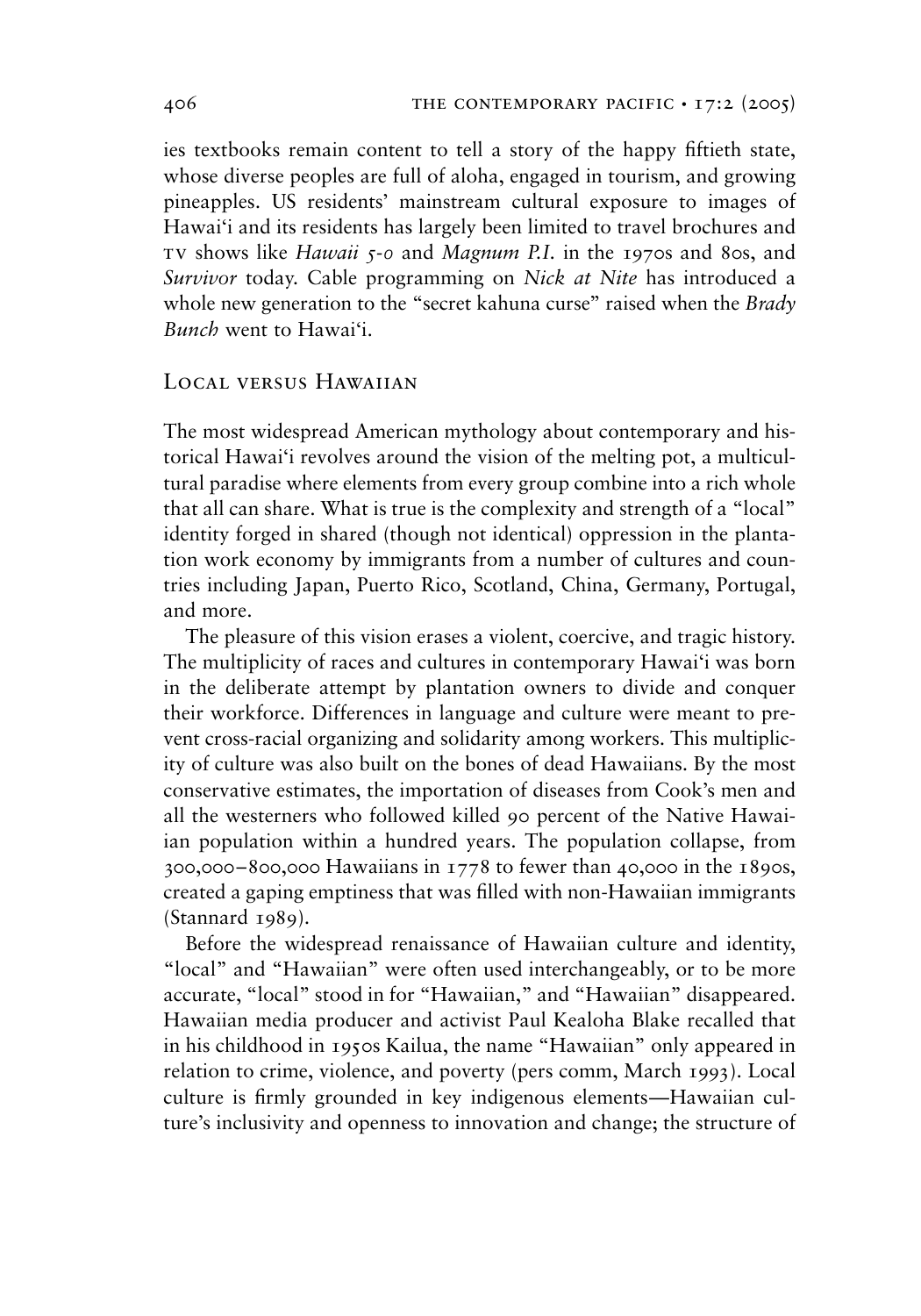Hawaiian thought that underlies "pidgin" English, and most importantly, the relationship to the land. "Local"-ness is about where you are from, and where you are.

But a troubling paradox occurs for those former locals who are forced, along with Native Hawaiians, to leave the islands in search of a job or housing for themselves and their families. What is a local who is not local? Detached from the land, they are faced with some unpalatable choices. They resist "Asian American" identification, because they are not really American; Hawai'i is not America. What I mean by this statement goes beyond the illegality of Hawai'i's annexation and subsequent incorporation as a state. Geographically, culturally, and spiritually, Hawai'i is very far away from the United States. If one leaves the East Coast and flies east for the same amount of time, one ends up in England. Chicana writer Cherrie Moraga told me of being taken aback on her first trip to O'ahu to read at the University of Hawai'i; standing and looking around her, she recognized that "this is not America" (pers comm, 1997).

Locals who are no longer local, while they are not "American" as such, are generally even less identified with being "Asian," given the history of international tourism that has most often governed their mutual encounters. Tourist and tourist worker do not necessarily share a compelling identity. So locals who are no longer locals share a loss with Känaka Maoli—the loss of a Hawaiian nation whose citizenry included both Känaka Maoli and koko'ole (those not of Hawaiian blood). Some recognize this and work for Hawaiian sovereignty in partnership with Hawaiians; others do not and in some cases even assume for themselves a Hawaiian identity (racial or cultural or both), with no acknowledgment of the differences between themselves and Känaka Maoli.

On the continent, the shared loss of ongoing connection to the land is manifested in the marketplace, as the politics of loss and nostalgia are expressed in and pacified by consumption. The explosive popularity of "Locals Only" gear in the form of clothing, surfboards, and labels of all kinds speaks to this, as does the proliferation of aloha festivals and entertainment gatherings on the continent, where Hawaiian and other Pacific Islander music, t-shirts, bumper stickers, and local foods are bought and sold. And there is plenty of buying and selling. The 2002 Aloha Festival in San Francisco produced by the Pacific Islanders Cultural Association had hundreds of sale booths and one small tent for cultural demonstrations and political information. In years past, various hula festival and other event organizers prevented Hawaiian activists from passing out informa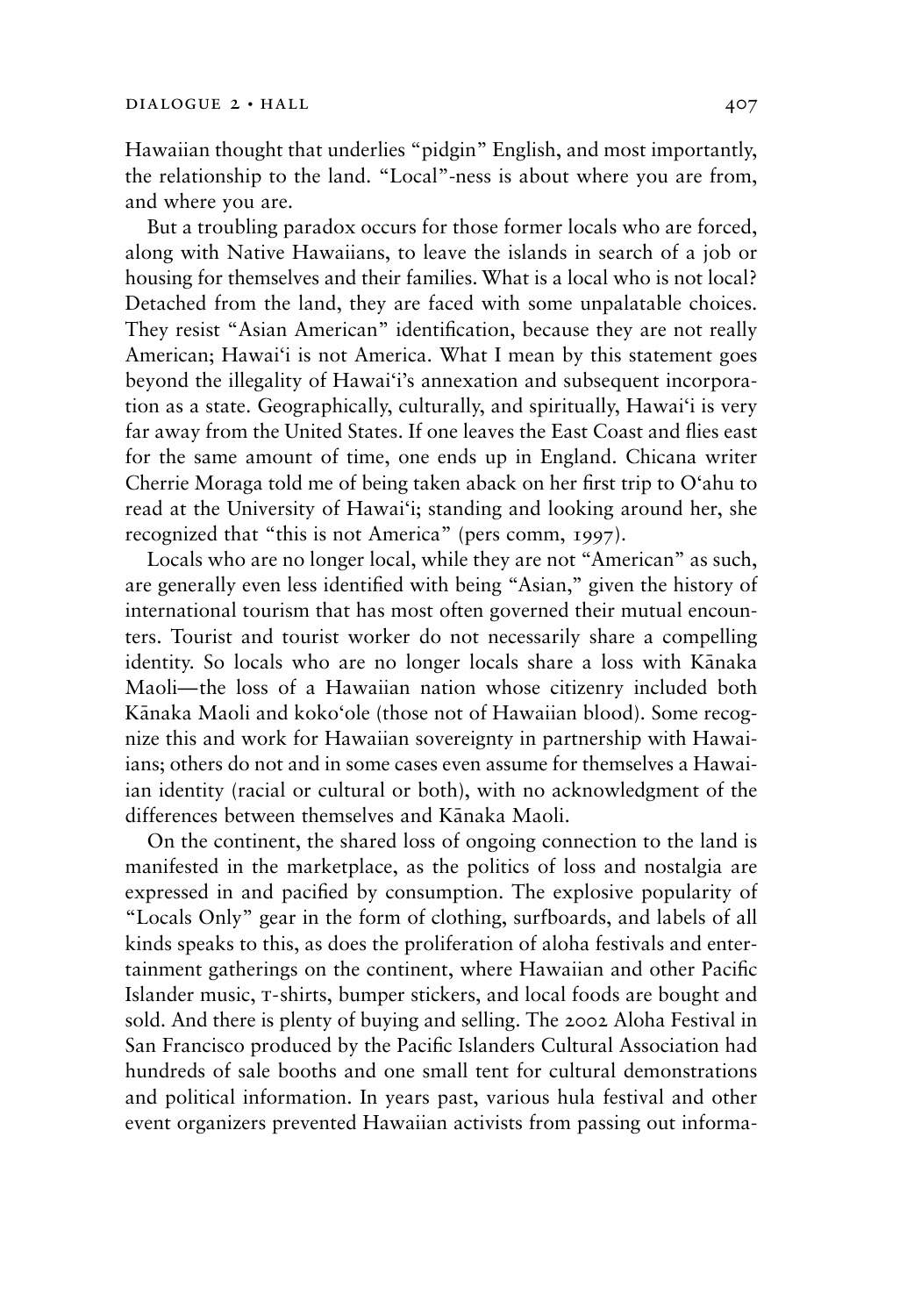tional flyers on sovereignty issues on the grounds that this was an inappropriately "political" use of the venue. Culture gets reduced to merchandising, and this buying and selling is not recognized as political.

# How Have Hawaiians Been Marketed to the Non-Hawaiian US Population?

The commodification of Hawaiian culture and identity did not originate in the diaspora, of course, but flowered with the development of the tourist economy in the islands following annexation. From the elite of Hollywood movie stars and wealthy luxury liner passengers in the 1920s and 40s to the masses of cheap-package-trip tourists after inexpensive air travel became available, Hawai'i has been sold endlessly as a place of exotic escape from real life.

There are two points I would like to make about this. The first is to note the cultural distortions imposed by this global marketing, from the imported-from-other-islanders grass skirts of the early penny postcards of Hawaiian women, to the ways hula has been molded by hotel entertainment, to how "looking Hawaiian" becomes defined by a mixed-blood Asian/white aesthetic.

The second point closely follows the first: As a direct consequence of overexposure in the tourist market, Hawai'i and all things Hawaiian have become kitsch. The expansion of the air travel market to middle and lower middle class consumers meant that hotels and resorts began to struggle to define themselves as upscale destinations, and—in a final irony—Hawaiian themes became firmly linked to lower-class, tacky, and definitely less lucrative business opportunities. In the 1980s, high-end hotels in Hawai'i began to use European elegance as a selling point. One memorable evening I had dinner with my great-aunt at the former Turtle Bay Hilton on O'ahu's North Shore, and in the elegant polished European hardwood dining room, we were presented with a menu featuring an appetizer of blackened sashimi with wasabi beurre blanc. We laughed so much that our blond Californian waiter was mortified. On Kaua'i I accompanied my grandparents to look at the grounds of the Princeville Hotel with its gleaming marble floors, manmade lake, floating swans, and hotel workers wearing colonial livery and pith helmets leading carriages and draft horses. As Hawaiian-ness became things to be marketed more and more cheaply, Hawaiians could be exploited in their own land without even being really visible to the wealthy traveler.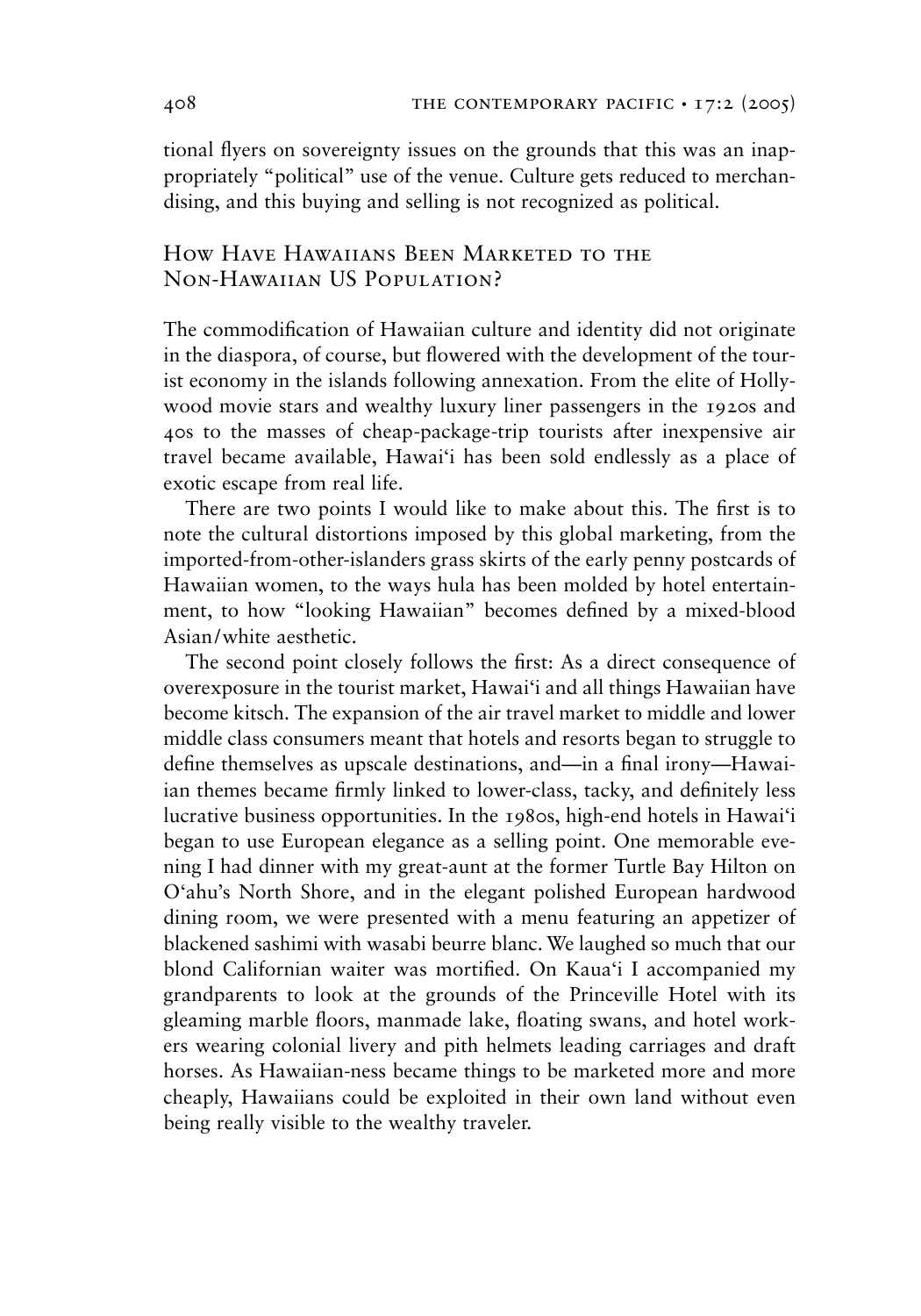Kitsch, however, remains highly visible, from aloha shirts to tiki bars to Tin Pan Alley hapa-haole songs to Round Table's "Maui Mama" pineapple and ham pizza. This has significant political implications, because by making Hawaiian-ness seem ridiculous, kitsch functions to undermine sovereignty struggles in a very fundamental way. A culture without dignity cannot be conceived of as having sovereign rights, and the repeated marketing of kitsch Hawaiian-ness leads to non-Hawaiians' misunderstanding and degradation of Hawaiian culture and history. Bombarded by such kitsch along with images of leisure and paradise, non-Hawaiians fail to take Hawaiian sovereignty seriously and Hawaiian activism remains invisible to the mainstream; for example, Professor J Këhaulani Kauanui's academic colleagues are unable to grasp that she actually makes exhausting work trips to Hawai'i (Kauanui, pers comm, 1999). I have had similar experiences in writing grants for Hawai'i-based projects; the implication is that we are somehow scamming free vacations. In another example, the word "aloha" has been so commodified, distorted, and exploited that its use has provoked laughter among non-Hawaiians in the context of tiki bars and campy comedy routines. Unpacking the layers of colonial accretion on a foundational cultural concept is a daunting task.

The frivolity and omnipresence of kitsch images of Hawai'i cover over a history of massive death, colonial dispossession, and attempted cultural destruction. And yet another factor that enables the kitschy transformations of Hawaiians and Hawaiian culture is that unlike other stigmatized groups in the United States, Hawaiians are not feared, even though, with our warrior history, our popular image could easily have been different. Instead, our friendliness has been a major selling point for the tourist industry for more than a century, possibly because the death toll from colonization was so one-sided.

# "Hawaiian at Heart"

Outside of Hawai'i, however, Hawaiian-ness has remained very much in vogue. As Hawaiian culture in the form of music and hula becomes a commodity, others buy Hawaiian-ness. On the North American continent non-Hawaiians are greatly interested in Hawaiian language, music, and so on. There is nothing wrong with this as such—and this financial and artistic support enables the survival of many musicians and entertainers but I find it interesting that non-Hawaiians become interested in Hawaiians through the marketing of products, rather than through issues of land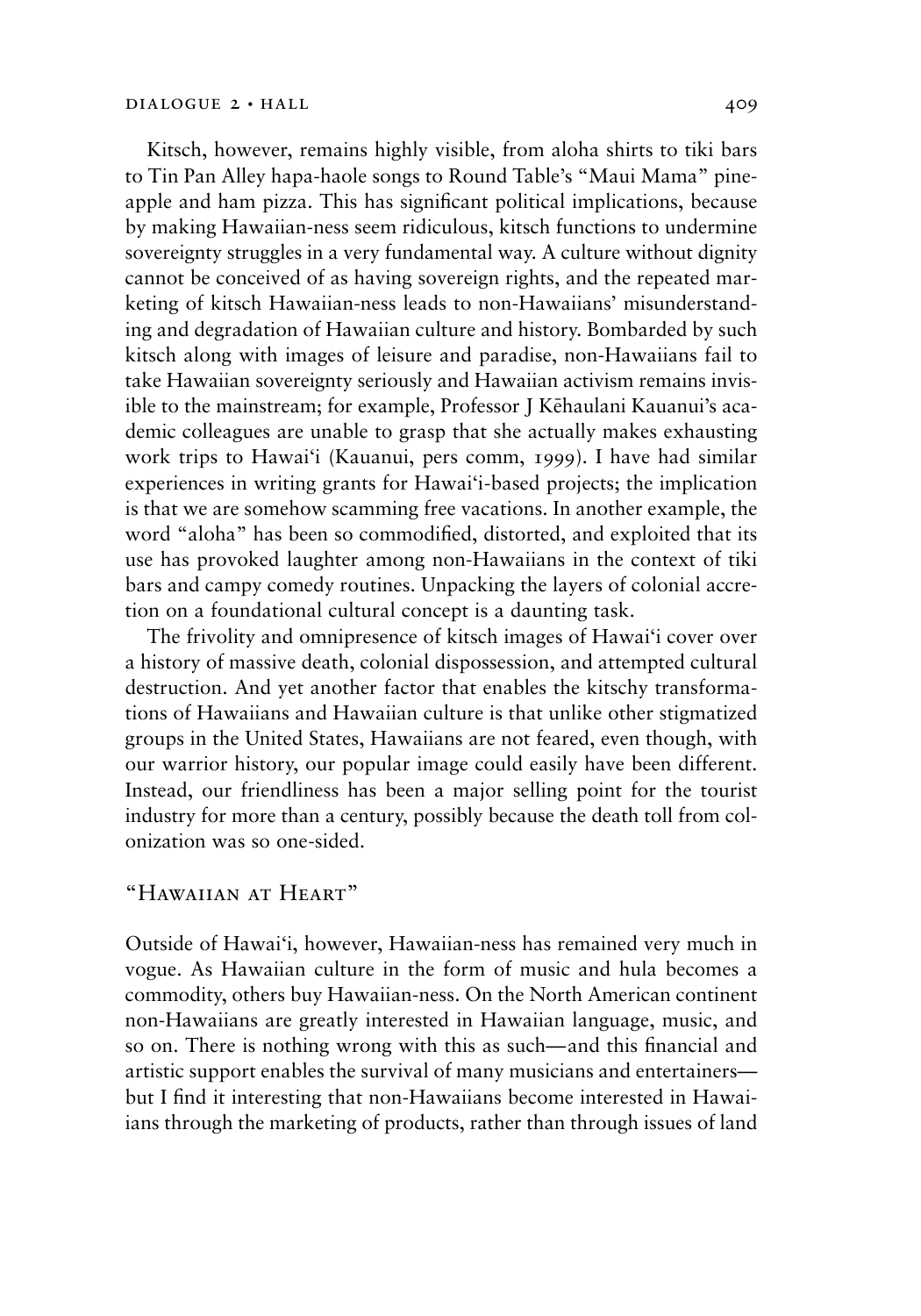rights, oceanography and navigation, farming and fishing, or other possible vectors.

Some Hawaiian-culture aficionados cross a line and begin to claim a Hawaiian identity, either as Hawaiians who mysteriously cannot locate or discuss their families, or as "Hawaiians at heart," an ultimate appropriation, which has unfortunately been supported by too many Hawaiians concerned about others feeling left out. Unlike the famous boast of many white Americans, "My great-great-grandmother was a Cherokee princess," Hawaiian wannabes cannot claim that their great-great-grandmothers were Hawaiian princesses—the geographical area of Hawai'i is much too small and there is far too strong a cultural emphasis on genealogy. In Hawai'i, if your family truly has Hawaiian ancestry, there is always someone who knows you or your family. On the continent it becomes easier for people to be vague about their family history, or—as one young woman said to me—claim that they are reincarnated Hawaiians, a concept that is culturally impossible.

Hawaiian writer and filmmaker Anne Keala Kelly's unpublished essay "The Virtual Hawaiian vs the Actual Hawaiian: Whose Identity Is This?" explores the phenomenon of hula students "passing" as Hawaiian in Southern California, describing them as "virtual Hawaiians" (Kelly 2002). My hypothesis is that—trapped in the US binary of black and white racial recognition—Filipinas, Samoans, and other non-Hawaiians who pretend they are Hawaiian are reaching for an identity that others will recognize and legitimate, since it has been so thoroughly advertised and commodified. The Philippines and Sämoa, for example, do not experience the "racist love" with which Hawai'i is inundated; they are ignored or highly stigmatized by mainstream US culture. Being Hawaiian for non-Hawaiians carries no history of pain and loss.

Those who do not claim to be literally Hawaiian often make a symbolic claim. "Hawaiians at heart" assume that knowing and appreciating Hawaiian culture is enough to transform them into being Hawaiian. Indeed, some have gone so far as to claim that they are more Hawaiian than actual Hawaiians, because they have greater cultural or language knowledge. A bitter irony exists in the psychological ease with which non-Hawaiians study Hawaiian language and culture. Often Hawaiians are misread as uninterested or resistant to learning when they do not fully participate in Hawaiian education, but the reality is that all contemporary Hawaiians come from a past where our parents', grandparents', or greatgrandparents' use of Hawaiian language and culture was forbidden, legis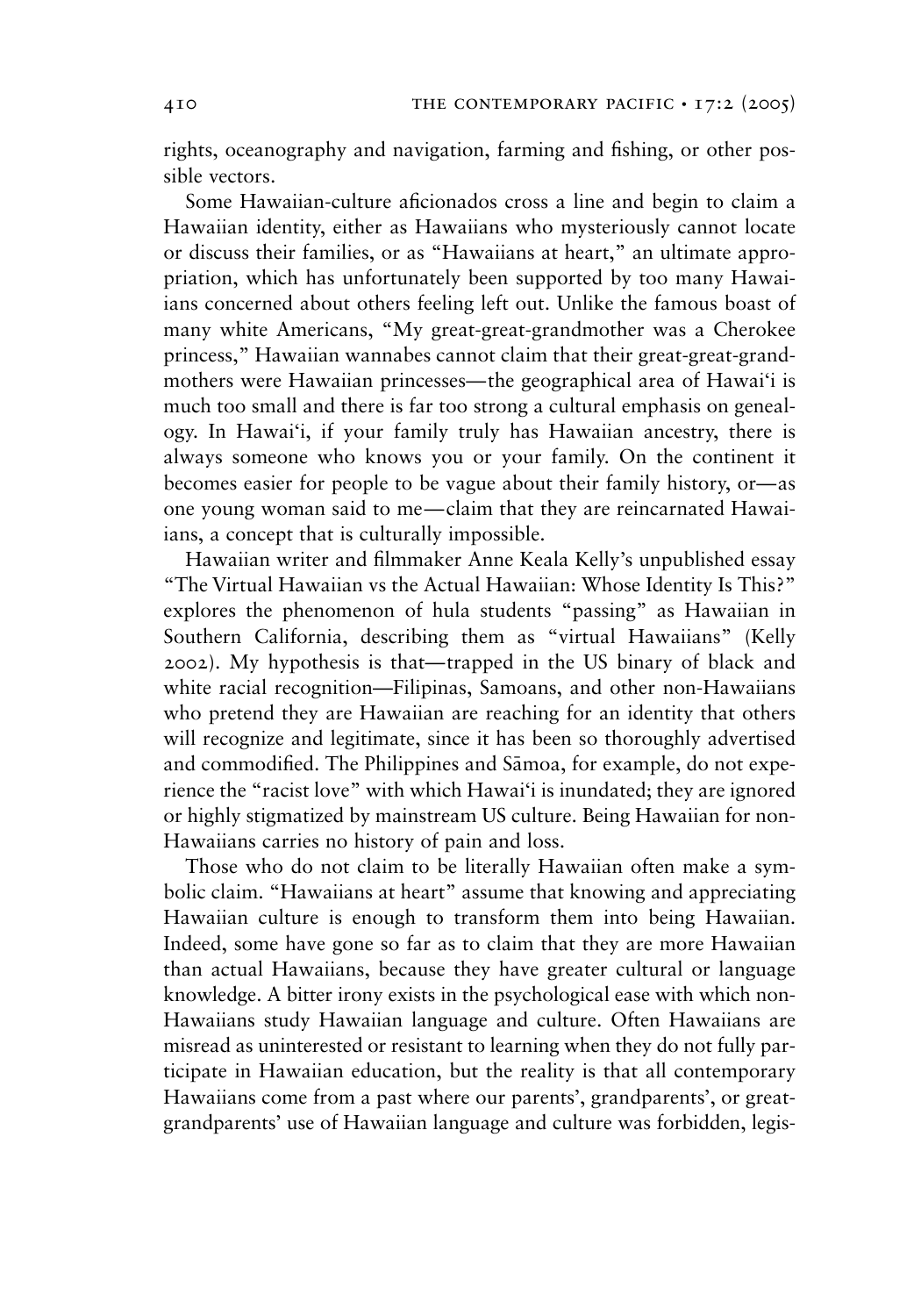lated against, brutally punished, or a combination of these. Non-Hawaiians without this history do not carry a legacy of internalized fear, shame, and anger to impede their study, nor do they feel guilt about this history. The anger and shame that Hawaiians cut off from their cultural history feel toward non-Hawaiians' attempted cultural one-upmanship is very real, though rarely articulated.

## Huna.com

"Hawaiians at heart" are joined by "Hawaiians of the spirit" in the New Age spiritual industry's marketing of "huna" practices. Since the Hawaiian word kahuna, meaning "expert," has been irreparably kitsch-ified in the production of surfer movies, boxer shorts, and the aforementioned *Brady Bunch* episode, New Agers speak of an ancient world of "Huna" instead. American Indians and their allies have mounted a scathing critique of New Age appropriation and marketing of Indian culture and identity; Andy Smith's "For All Those Who Were Indian in a Former Life" (1991) and Lisa Aldred's "Plastic Shamans and Astroturf Sun Dances: New Age Commercialization of Native American Spirituality"(2000) remain classics of the genre. The plastic shamans of Hawaiian spirituality are peddling "Huna secrets." These Huna practitioners come in two varieties: One disavows any Hawaiian authenticity, saying that their progenitor Max Freedom Long was merely inspired by Hawaiian knowledge in the 1920s and modified it for his own purposes; the other claims knowledge of "the healing and spiritual shamanism of ancient Hawai'i." On the one hand, we have E Otha Wingo, director of Huna Research Associates in Missouri (!) admitting, "Long clearly stated that the Huna principles, which he published as a practical system for all to use, were not synonymous with the traditional religious practices of the ancient Hawaiian people" (Berney 2000, iv). On the other hand, a popular Web site (www.huna .com) claims, "In these pages you will find [Hawaiian] teachings that were once secret and carefully guarded. Today they are taught openly." These two different schools of Huna thought do not seem to notice any contradictions in their thinking, and they freely cite each other's work.

Like the American Indian–focused plastic shamans, it never seems to occur to these Huna practitioners that if their "Huna" was secret ancient Hawaiian healing, perhaps it should be directed first and foremost to Hawaiians, who have among the worst health demographics in the United States. But again, like those of the plastic shamans of the continent, these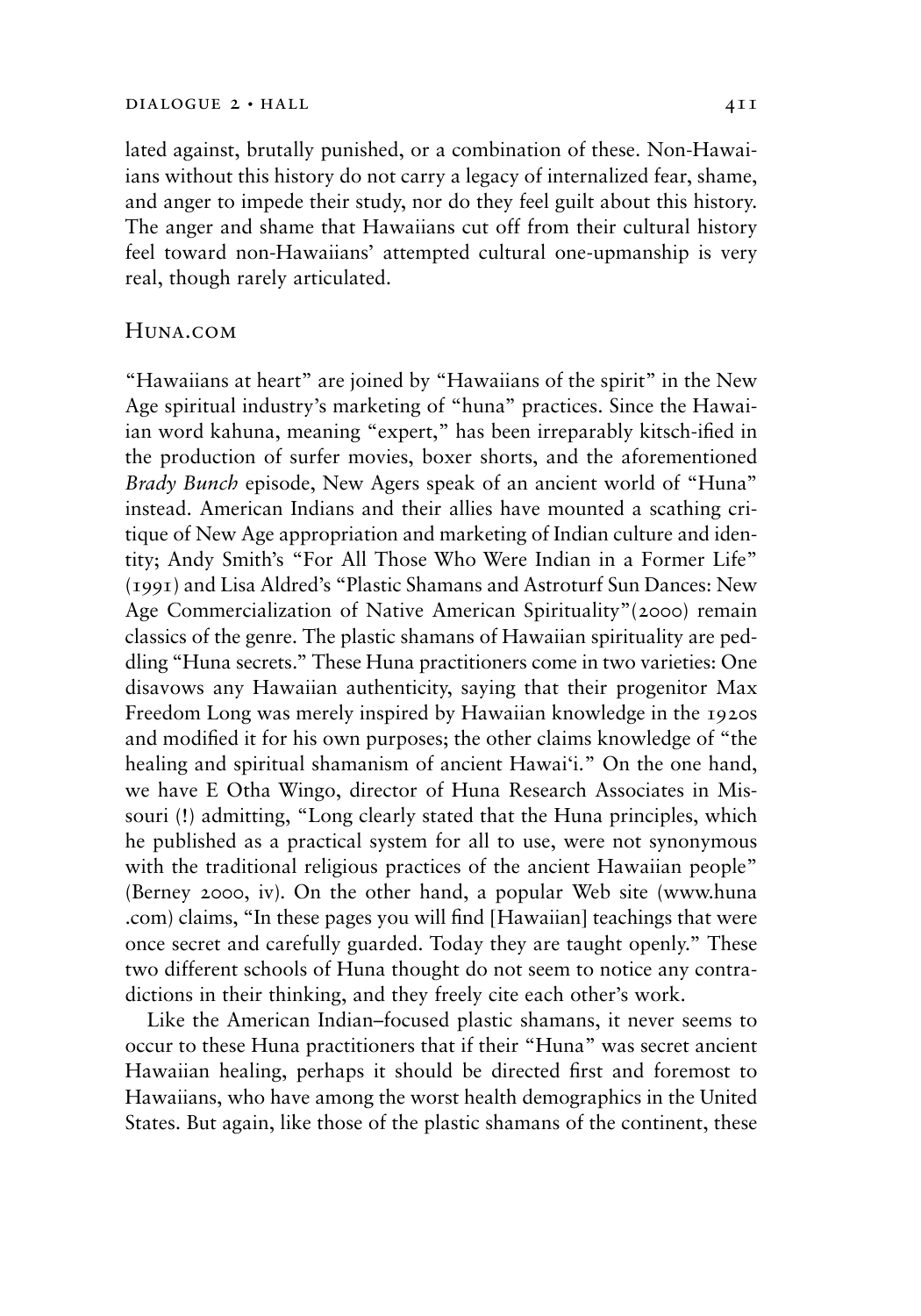secrets seem to be best revealed at very expensive training seminars held at resort locations for a nonindigenous clientele.

They are an eclectic bunch, however; Huna.com notes, "We also offer Training in Neuro-Linguistic Programming, Hypnosis, Time Line Therapy®, The Secret of Creating Your Future®, & Ancient Hawaiian Huna." The problem with this, of course, is that it bears absolutely no resemblance to any Hawaiian worldview or spiritual practice. Some of these Huna practitioners, including the extremely popular Serge "Kahili" King, claim a lineage that comes from "Starmen from the Pleiades" (King 1983), which would be fine if they would just leave Hawaiians out of it.

The disrespect, exploitation, and cultural distortion and appropriation of Hawaiian culture and identity would be hard enough to deal with in the best of times—but these are not the best of times for Hawaiians. We have been under immediate attack since the 2000 US Supreme Court decision, in the *Rice v Cayetano* case, that the Hawaiian-only elections of trustees for the state's Office of Hawaiian Affairs, which deals with Hawaiian trust issues, are a form of racial discrimination against non-Hawaiians. The ignorance of the US public about issues of sovereignty and the trust lands of the Hawaiian people, the miscategorization of indigenous issues as "racial," and the right-wing resistance to "minority rights" have brought us to a point where Hawaiians are in great danger of losing the limited entitlements that already exist, much less the immensely greater resources and rights to which we are legally entitled and do not currently receive. We are Hawaiian at heart, history, and bone, in ancestor and child. Moke Kupihea has reminded us, "The past does not disappear, it is merely silenced" (2001, 124). As contemporary Hawaiians we are charged with filling that silence because others are too willing to fill it for us.

\*\*\*

Thanks to *J Këhaulani Kauanui, Paul Kealoha Blake, Anne Keala Kelly, and Kau'i Peralto for their input. Any errors are mine.*

### *Notes*

1 For an extended discussion of these issues, see Kauanui 1999, 2002 (1999 is currently under review for publication). Please e-mail < jkauanui@wesleyan .edu> to secure a copy of the manuscripts.